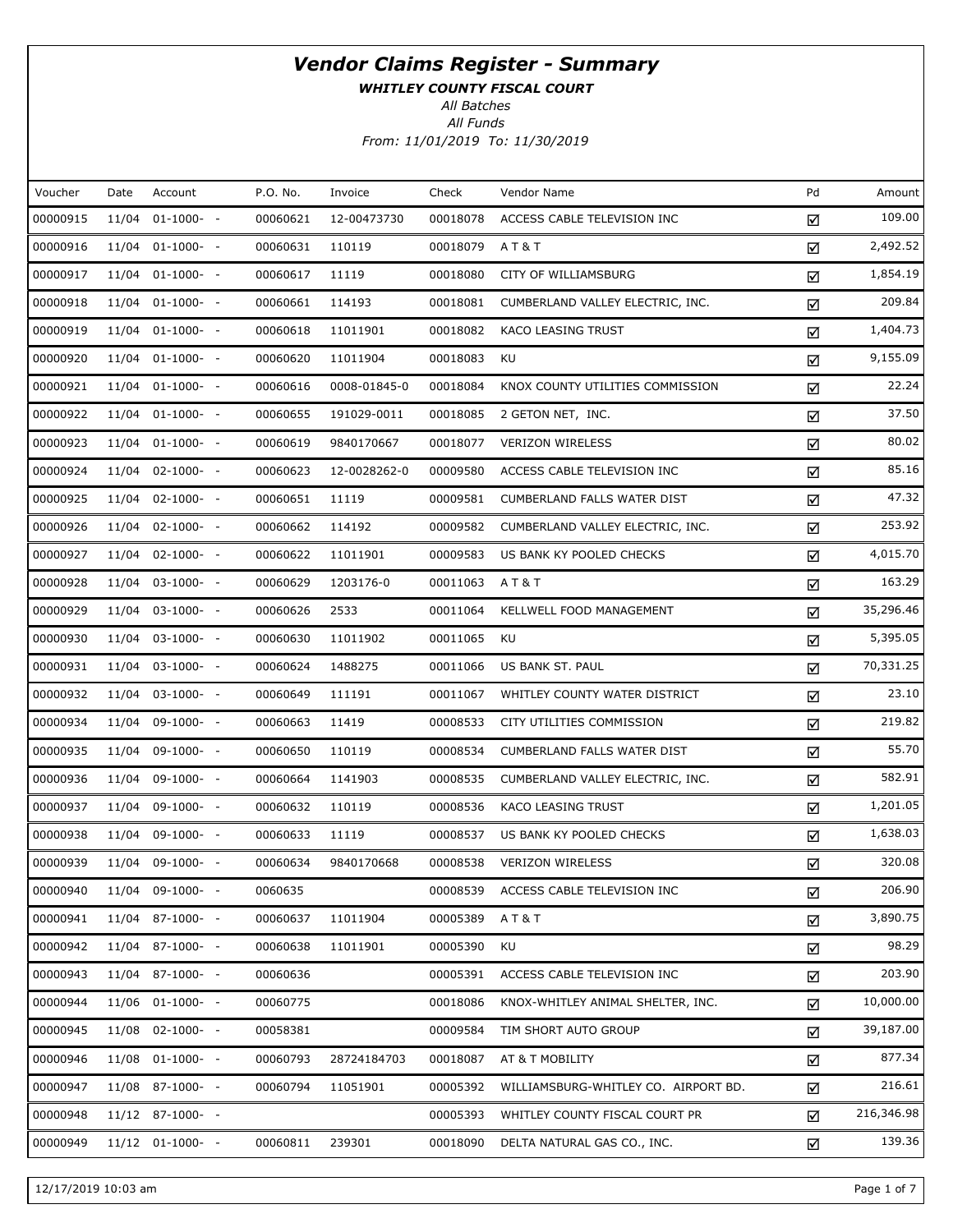WHITLEY COUNTY FISCAL COURT

All Batches

| Voucher  | Date | Account            | P.O. No. | Invoice      | Check    | Vendor Name                             | Pd | Amount    |
|----------|------|--------------------|----------|--------------|----------|-----------------------------------------|----|-----------|
| 00000950 |      | 11/12 01-1000- -   | 00060809 | 941856201110 | 00018091 | TIME WARNER CABLE                       | ☑  | 174.93    |
| 00000951 |      | 11/12 02-1000- -   | 00060812 | 245449       | 00009586 | DELTA NATURAL GAS CO., INC.             | ☑  | 82.75     |
| 00000952 |      | $11/12$ 03-1000- - | 00060813 | 1204924      | 00011069 | DELTA NATURAL GAS CO., INC.             | ☑  | 1,479.81  |
| 00000953 |      | 11/12 09-1000- -   | 00060814 | 807261802103 | 00008541 | TIME WARNER CABLE                       | ☑  | 194.83    |
| 00000954 |      | 11/12 87-1000- -   | 00060815 | 3113182311   | 00005394 | AT&T                                    | ☑  | 304.24    |
| 00000955 |      | 11/13 01-1000- -   | 00060829 | 190673       | 00018092 | <b>DAV</b>                              | ☑  | 217.53    |
| 00000956 |      | $11/13$ 01-1000- - | 00060828 | 309714       | 00018093 | WHITLEY COUNTY FISCAL COURT PR          | ☑  | 144.36    |
| 00000957 |      | $11/13$ 03-1000- - | 00060828 | 309714       | 00011070 | WHITLEY COUNTY FISCAL COURT PR          | ☑  | 48.12     |
| 00000958 |      | 11/13 09-1000- -   | 00060824 | 9841409734   | 00008542 | <b>VERIZON WIRELESS</b>                 | ☑  | 28.22     |
| 00000959 |      | 11/13 09-1000- -   | 00060827 | 311293       | 00008543 | WHITLEY COUNTY FISCAL COURT PR          | ☑  | 4,253.82  |
| 00000960 |      | 11/13 87-1000- -   | 00060825 | 9101327898   | 00005395 | NI GOVERNMENT SERVICES, INC.            | ☑  | 73.73     |
| 00000961 |      | 11/19 01-1000- -   | 00060795 | 11819        | 00018095 | <b>ANDY MOSES</b>                       | ☑  | 200.00    |
| 00000962 |      | 11/19 01-1000- -   | 00060844 | 4877         | 00018096 | BILL BERRY'S AUTOBODY COLLISION CENTER  | ☑  | 7,397.85  |
| 00000963 |      | 11/19 01-1000- -   | 00060547 | 024732-00    | 00018097 | BISSELL'S, INC.                         | ☑  | 19.29     |
| 00000964 |      | 11/19 01-1000- -   | 00060507 | 162991       | 00018098 | BLUEGRASS/ KESCO INCORPORATED           | ☑  | 360.00    |
| 00000965 |      | 11/19 01-1000- -   | 00060693 | 11719        | 00018099 | <b>BUFFALO BAPTIST CHURCH</b>           | ☑  | 425.00    |
| 00000966 |      | 11/19 01-1000- -   | 00060395 | W327096      | 00018100 | CANADA AUTO PARTS                       | ☑  | 31.29     |
| 00000967 |      | 11/19 01-1000- -   | 00060585 | 1008         | 00018101 | CITY OF WILLIAMSBURG                    | ☑  | 7,334.83  |
| 00000968 |      | 11/19 01-1000- -   | 00060110 | 190911-01    | 00018102 | <b>COMFORT SYSTEMS USA</b>              | ☑  | 7,400.00  |
| 00000969 |      | $11/19$ 01-1000- - | 00060639 | 110119       | 00018103 | <b>DAV</b>                              | ☑  | 650.00    |
| 00000970 |      | 11/19 01-1000- -   | 00060563 | 283911       | 00018104 | D C ELEVATOR COMPANY, INC.              | ☑  | 610.02    |
| 00000971 |      | 11/19 01-1000- -   | 00060538 | 8259         | 00018105 | DONNA ROSE COMPANY, INC.                | ☑  | 1,538.00  |
| 00000972 |      | 11/19 01-1000- -   | 00060366 | 634495       | 00018106 | ELLISON SANITARY SUPPLY CO., INC.       | ☑  | 687.39    |
| 00000973 |      | 11/19 01-1000- -   | 00060677 | 28170        | 00018107 | EMCON HOME GUARD, INC.                  | ☑  | 103.00    |
| 00000974 |      | 11/19 01-1000- -   | 00060680 | 6663386      | 00018108 | TIAA COMMERICAL FINANCE INC             | ☑  | 223.29    |
| 00000975 |      | 11/19 01-1000- -   | 00060666 | 11419        | 00018109 | EZ COUNTRY, INC.                        | ☑  | 495.00    |
| 00000976 |      | 11/19 01-1000- -   | 00060557 | 64206        | 00018110 | G & E DRIVE-IN                          | ☑  | 15.00     |
| 00000977 |      | 11/19 01-1000- -   | 00060843 | 111319       | 00018111 | GOLDBUG VOLUNTEER FIRE DEPARTMENT, INC. | ☑  | 1,060.00  |
| 00000978 |      | 11/19 01-1000- -   | 00060368 | 3057/3780    | 00018112 | <b>HARDEE'S</b>                         | ☑  | 56.15     |
| 00000979 |      | 11/19 01-1000- -   | 00060580 | 40342        | 00018113 | HARP ENTERPRISES, INC.                  | ☑  | 27,481.25 |
| 00000980 |      | 11/19 01-1000- -   | 00060600 | 916126       | 00018114 | HIGHBRIDGE SPRING WATER CO, INC.        | ☑  | 173.45    |
| 00000982 |      | 11/19 01-1000- -   | 00060344 | 003-00525928 | 00018116 | HOMETOWN IGA #57                        | ☑  | 38.18     |
| 00000983 |      | 11/19 01-1000- -   | 00060845 | 111419       | 00018117 | JIM THORNTON - 3RD DISTRICT CONSTABLE   | ☑  | 200.00    |
| 00000984 |      | 11/19 01-1000- -   | 00060553 | AR40984      | 00018118 | JOHNCO, INC.                            | ☑  | 26.13     |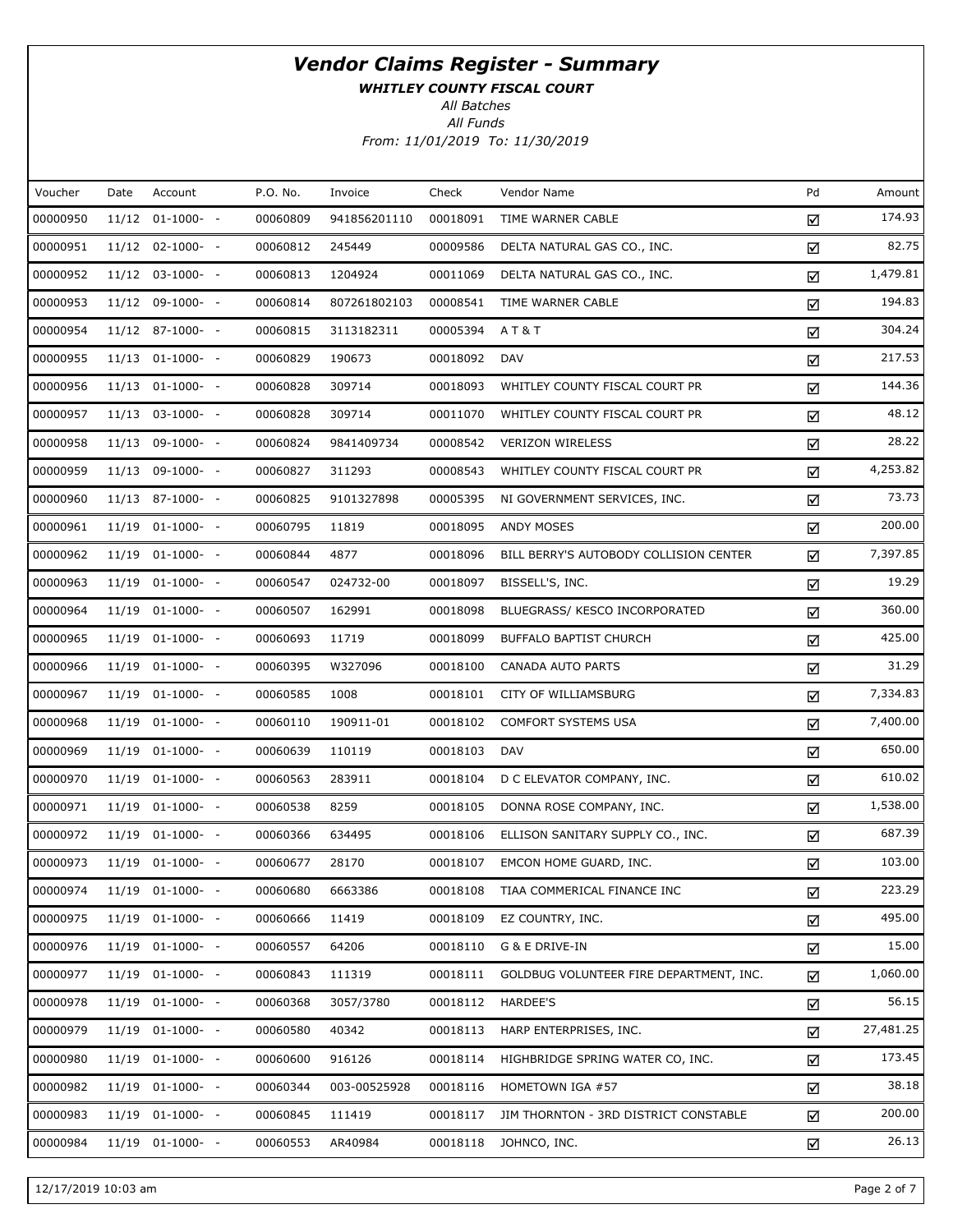WHITLEY COUNTY FISCAL COURT

All Funds All Batches

From: 11/01/2019 To: 11/30/2019

| Voucher  | Date  | Account          | P.O. No. | Invoice      | Check    | Vendor Name                         | Pd | Amount     |
|----------|-------|------------------|----------|--------------|----------|-------------------------------------|----|------------|
| 00000985 | 11/19 | $01-1000-$       | 00060593 | 86286134     | 00018119 | JOHNSON CONTROLS FIRE PROTECTION LP | ☑  | 635.00     |
| 00000986 |       | 11/19 01-1000- - | 00060422 | 00000127233  | 00018120 | JONES PIT STOP                      | ☑  | 40.00      |
| 00000987 |       | 11/19 01-1000- - | 00060644 | 1101190      | 00018121 | K A C O ALL LINES FUND              | ☑  | 19,145.74  |
| 00000988 |       | 11/19 01-1000- - | 00060645 | 110119       | 00018122 | KACO WORKERS COMPENSATION FUND      | ☑  | 9,068.52   |
| 00000989 |       | 11/19 01-1000- - | 00060838 | 111319       | 00018123 | KAY SCHWARTZ, COUNTY CLERK          | ☑  | 29,882.55  |
| 00000990 |       | 11/19 01-1000- - | 00060576 | 102819       | 00018124 | KIM MEDLEY                          | ☑  | 157.76     |
| 00000991 |       | 11/19 01-1000- - | 00060567 | 109714       | 00018125 | LAUREL TERMITE CONTROL              | ☑  | 190.00     |
| 00000992 |       | 11/19 04-1000- - | 00060803 | 12198        | 00000925 | LONDON RADIO SERVICE                | ☑  | 22,495.65  |
| 00000993 |       | 11/19 01-1000- - | 00060798 | 110819       | 00018127 | LONNIE FOLEY                        | ☑  | 200.00     |
| 00000994 |       | 11/19 01-1000- - | 00060667 | 103119       | 00018128 | <b>NEWS JOURNAL</b>                 | ☑  | 2,033.70   |
| 00000995 |       | 11/19 01-1000- - | 00060572 | 4793         | 00018129 | NEWTECH SYSTEMS, INC.               | ☑  | 768.00     |
| 00000996 |       | 11/19 01-1000- - | 00060612 | INV75428     | 00018130 | PRECISION DUPLICATING SOLUTIONS INC | ☑  | 100.00     |
| 00000997 |       | 11/19 01-1000- - | 00060785 | 103019       | 00018131 | PREFERRED LAB SERVICE               | ☑  | 660.00     |
| 00000998 |       | 11/19 01-1000- - | 00060154 | 101537       | 00018132 | <b>QUALITY CARE AUTO SERVICE</b>    | ☑  | 421.85     |
| 00000999 |       | 11/19 01-1000- - | 00060839 | 111219       | 00018133 | <b>RALEIGH MEADORS</b>              | ☑  | 129.92     |
| 00001000 |       | 11/19 01-1000- - | 00060676 | 11619        | 00018134 | <b>RON BOWLING</b>                  | ☑  | 200.00     |
| 00001001 |       | 11/19 01-1000- - | 00060646 | 110119       | 00018135 | WHITLEY COUNTY PVA                  | ☑  | 12,600.00  |
| 00001002 |       | 11/19 01-1000- - | 00060435 | 037666       | 00018136 | SOUTHEAST APPARATUS, LLC            | ☑  | 674.00     |
| 00001003 |       | 11/19 01-1000- - | 00060669 | 9237         | 00018137 | <b>SGT JOES</b>                     | ☑  | 425.00     |
| 00001004 |       | 11/19 01-1000- - | 00060779 | 110619       | 00018138 | TODD SHELLEY - SHERIFF              | ☑  | 1,410.20   |
| 00001005 |       | 11/19 01-1000- - | 00060782 | 174675347-00 | 00018139 | UNITED RENTALS                      | ☑  | 8,404.81   |
| 00001006 |       | 11/19 01-1000- - | 00060138 | 1910-116566  | 00018140 | W D BRYANT & SONS INC.              | ☑  | 808.48     |
| 00001007 |       | 11/19 01-1000- - | 00060364 | 3126         | 00018141 | WENDY'S OF BOWLING GREEN, INC.      | ☑  | 88.36      |
| 00001008 |       | 11/19 01-1000- - | 00060840 | 0496-00-3262 | 00018142 | <b>WEX BANK</b>                     | ☑  | 819.49     |
| 00001009 |       | 11/19 01-1000- - | 00060694 | 110719       | 00018143 | WHITLEY COUNTY JROTC                | ☑  | 500.00     |
| 00001010 |       | 11/19 01-1000- - | 00060668 | 098505693    | 00018144 | XEROX CORPORATION                   | ☑  | 466.15     |
| 00001011 |       | 11/19 02-1000- - | 00060542 | 1016928488   | 00009587 | ARAMARK UNIFROM SERVICES            | ☑  | 961.68     |
| 00001012 |       | 11/19 02-1000- - | 00060495 | 15809        | 00009588 | ATS CONSTRUCTION                    | ☑  | 133,344.06 |
| 00001013 |       | 11/19 02-1000- - | 00060485 | 549221-0     | 00009589 | BISSELL'S, INC.                     | ☑  | 111.26     |
| 00001014 |       | 11/19 02-1000- - | 00060147 | W326185      | 00009590 | CANADA AUTO PARTS                   | ☑  | 5,043.64   |
| 00001015 |       | 11/19 02-1000- - | 00060447 | W327681      | 00009591 | CANADA AUTO PARTS                   | ☑  | 83.08      |
| 00001016 |       | 11/19 02-1000- - | 00060592 | 407179600    | 00009592 | CARE PLUS MEDICAL INC               | ☑  | 75.00      |
| 00001017 |       | 11/19 02-1000- - | 00060403 | 504          | 00009593 | <b>COMPUTER CLINC</b>               | ☑  | 75.00      |
| 00001018 |       | 11/19 02-1000- - | 00060578 | SI20-00570   | 00009594 | DETROIT SALT COMPANY LLC            | ☑  | 11,717.63  |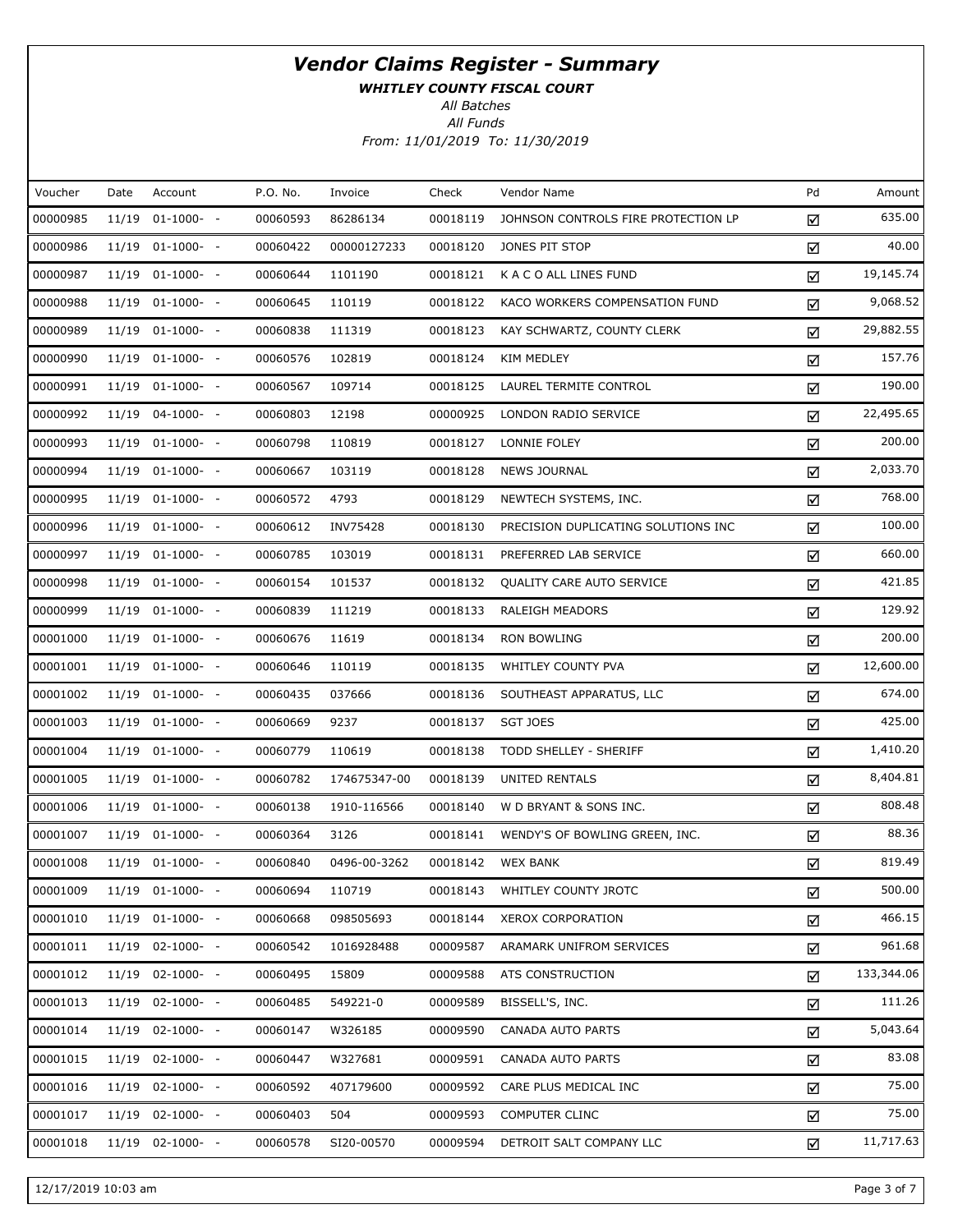WHITLEY COUNTY FISCAL COURT

All Batches

| Voucher  | Date  | Account            | P.O. No. | Invoice      | Check    | Vendor Name                            | Pd | Amount    |
|----------|-------|--------------------|----------|--------------|----------|----------------------------------------|----|-----------|
| 00001019 | 11/19 | $02-1000- -$       | 00060527 | 6754242      | 00009595 | G & C SUPPLY CO. INC.                  | ☑  | 3,168.45  |
| 00001020 |       | $11/19$ 02-1000- - | 00060599 | 940686       | 00009596 | HIGHBRIDGE SPRING WATER CO, INC.       | ☑  | 65.65     |
| 00001021 | 11/19 | $02 - 1000 - -$    | 00060336 | 423299       | 00009597 | HINKLE CONTRACTING COMPANY LLC         | ☑  | 11,013.53 |
| 00001022 |       | $11/19$ 02-1000- - | 00060377 | 734441       | 00009598 | <b>HOLSTON GASES</b>                   | ☑  | 47.00     |
| 00001023 | 11/19 | $02 - 1000 - -$    | 00060579 | 00404013     | 00009599 | HOMETOWN IGA #57                       | ☑  | 603.40    |
| 00001024 |       | $11/19$ 02-1000- - | 00060589 | 20191120     | 00009600 | JELLICO ELECTRIC SYSTEM                | ☑  | 6,256.76  |
| 00001025 | 11/19 | $02 - 1000 - -$    | 00060660 | 11419        | 00009601 | JIMMY BATES                            | ☑  | 24.36     |
| 00001026 |       | $11/19$ 02-1000- - | 00060409 | 971681       | 00009602 | JOE WILSON                             | ☑  | 1,502.50  |
| 00001027 | 11/19 | $02 - 1000 - -$    | 00060461 | 98671        | 00009603 | JOHNNY WHEELS OF WILLIAMSBURG, INC     | ☑  | 29.95     |
| 00001028 |       | $11/19$ 02-1000- - | 00060644 | 1101190      | 00009604 | K A C O ALL LINES FUND                 | ☑  | 2,919.97  |
| 00001029 | 11/19 | $02 - 1000 - -$    | 00060645 | 110119       | 00009605 | KACO WORKERS COMPENSATION FUND         | ☑  | 8,540.00  |
| 00001030 |       | 11/19 02-1000- -   | 00060817 | 191112434564 | 00009606 | KAY SCHWARTZ, COUNTY CLERK             | ☑  | 37.00     |
| 00001031 | 11/19 | $02 - 1000 - -$    | 00060508 | 263478       | 00009607 | <b>KENWAY DISTRIBUTORS</b>             | ☑  | 320.51    |
| 00001032 |       | $11/19$ 02-1000- - | 00060544 | 2952447      | 00009608 | LYKINS OIL COMPANY                     | ☑  | 6,755.52  |
| 00001033 | 11/19 | $02 - 1000 - -$    | 00060429 | 317408       | 00009609 | <b>OWENS AUTO PARTS</b>                | ☑  | 372.44    |
| 00001034 |       | $11/19$ 02-1000- - | 00060148 | 236004       | 00009610 | PREWITT FARM SUPPLY                    | ☑  | 44.50     |
| 00001035 | 11/19 | $02 - 1000 - -$    | 00060375 | 101544       | 00009611 | QUALITY CARE AUTO SERVICE              | ☑  | 475.00    |
| 00001036 |       | $11/19$ 02-1000- - | 00060127 | 1906-114778  | 00009612 | W D BRYANT & SONS INC.                 | ☑  | 7,856.29  |
| 00001037 | 11/19 | $02 - 1000 - -$    | 00060402 | 1910-128100  | 00009613 | W D BRYANT & SONS INC.                 | ☑  | 1,220.82  |
| 00001038 |       | $11/19$ 02-1000- - | 00060840 | 0496-00-3262 | 00009614 | <b>WEX BANK</b>                        | ☑  | 1,194.88  |
| 00001039 | 11/19 | $02 - 1000 - -$    | 00060591 | 794041       | 00009615 | WHAYNE SUPPLY COMPANY                  | ☑  | 1,550.18  |
| 00001040 |       | $11/19$ 03-1000- - | 00060776 | 02993        | 00011072 | <b>BEST TERMITE &amp; PEST</b>         | ☑  | 120.00    |
| 00001041 | 11/19 | $03-1000- -$       | 00060587 | 024794-00    | 00011073 | BISSELL'S, INC.                        | ☑  | 417.96    |
| 00001042 |       | 11/19 03-1000- -   | 00060545 | 101619       | 00011074 | <b>BRIAN LAWSON</b>                    | ☑  | 106.90    |
| 00001043 |       | $11/19$ 03-1000- - | 00060396 | W327133      | 00011075 | CANADA AUTO PARTS                      | ☑  | 22.42     |
| 00001044 | 11/19 | $03-1000- -$       | 00060555 | 014271       | 00011076 | DUGGERS SEPTIC CLEANING                | ☑  | 210.00    |
| 00001045 |       | 11/19 03-1000- -   | 00060408 | 9669361/9635 | 00011077 | FERGUSON ENTERPRISES LLC #20           | ☑  | 821.33    |
| 00001046 | 11/19 | $03-1000- -$       | 00060397 | 63616        | 00011078 | G & E DRIVE-IN                         | ☑  | 62.50     |
| 00001047 | 11/19 | $03-1000- -$       | 00060816 | 25848504     | 00011079 | GREAT AMERICA FINANCIAL SERVICES, CORP | ☑  | 197.97    |
| 00001048 | 11/19 | $03-1000- -$       | 00060710 | 1007/1859    | 00011080 | HARDEE'S                               | ☑  | 217.00    |
| 00001049 | 11/19 | $03-1000- -$       | 00060607 | 940703       | 00011081 | HIGHBRIDGE SPRING WATER CO, INC.       | ☑  | 62.10     |
| 00001050 | 11/19 | $03-1000- -$       | 00060792 | 596257       | 00011082 | JACK ROADEN PLUMBING                   | ☑  | 225.00    |
| 00001051 | 11/19 | $03-1000- -$       | 00060369 | 496405       | 00011083 | JONES PIT STOP                         | ☑  | 104.00    |
| 00001052 | 11/19 | $03-1000- -$       | 00060644 | 1101190      | 00011084 | K A C O ALL LINES FUND                 | ☑  | 11,287.26 |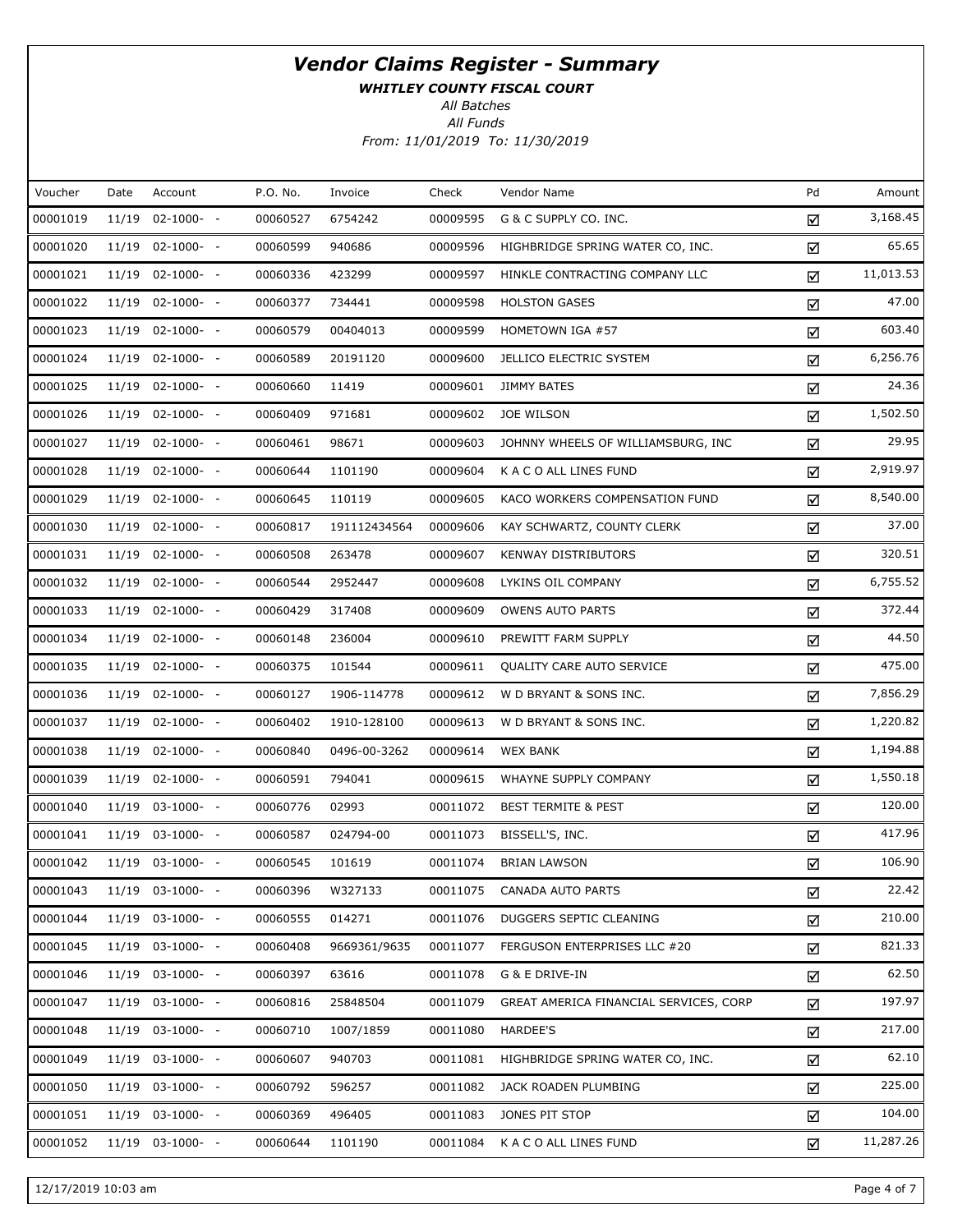WHITLEY COUNTY FISCAL COURT

All Batches

| Voucher  | Date  | Account            | P.O. No. | Invoice      | Check    | Vendor Name                      | Pd | Amount     |
|----------|-------|--------------------|----------|--------------|----------|----------------------------------|----|------------|
| 00001053 | 11/19 | $03-1000- -$       | 00060645 | 110119       | 00011085 | KACO WORKERS COMPENSATION FUND   | ☑  | 6,000.00   |
| 00001054 |       | $11/19$ 03-1000- - | 00060605 | 102819       | 00011086 | KENTUCKY JAILERS ASSOCIATION     | ☑  | 550.00     |
| 00001055 |       | 11/19 03-1000- -   | 00060301 | 170364       | 00011087 | NORVEX SUPPLY INC                | ☑  | 6,096.94   |
| 00001056 |       | $11/19$ 03-1000- - | 00060785 | 103019       | 00011088 | PREFERRED LAB SERVICE            | ☑  | 240.00     |
| 00001057 |       | 11/19 03-1000- -   | 00060353 | 101541       | 00011089 | QUALITY CARE AUTO SERVICE        | ☑  | 1,142.89   |
| 00001058 |       | $11/19$ 03-1000- - | 00060554 | 1989919      | 00011090 | <b>QUILL CORPORATION</b>         | ☑  | 159.99     |
| 00001059 |       | 11/19 03-1000- -   | 00060594 | ADP15719     | 00011091 | SOUTHERN HEALTH PARTNERS INC     | ☑  | 31,236.22  |
| 00001060 |       | $11/19$ 03-1000- - | 00060832 | 009781       | 00011092 | SUPERIOR TELEPHONE SYSTEMS, LLC  | ☑  | 8,465.00   |
| 00001061 |       | 11/19 03-1000- -   | 00060606 | 1029192      | 00011093 | THE GALT HOUSE                   | ☑  | 1,566.99   |
| 00001062 |       | $11/19$ 03-1000- - | 00060129 | 23787        | 00011094 | THERMAL EQUIPMENT SERVICE CO.    | ☑  | 453.83     |
| 00001063 |       | 11/19 03-1000- -   | 00060392 | 1910-126681  | 00011095 | W D BRYANT & SONS INC.           | ☑  | 123.61     |
| 00001064 |       | $11/19$ 03-1000- - | 00060379 | 3057         | 00011096 | WENDY'S OF BOWLING GREEN, INC.   | ☑  | 111.42     |
| 00001065 |       | $11/19$ 03-1000- - | 00060840 | 0496-00-3262 | 00011097 | <b>WEX BANK</b>                  | ☑  | 1,340.01   |
| 00001066 |       | 11/25 07-1000- -   | 00060851 | 610931795    | 00000127 | WHITLEY COUNTY BOARD OF ED.      | ☑  | 111,320.58 |
| 00001067 |       | 11/19 09-1000- -   | 00060674 | 5867         | 00008545 | 911 BILLING SERVICE              | ☑  | 17,430.27  |
| 00001068 |       | 11/19 09-1000- -   | 00060642 | 110119       | 00008546 | ALBERT JACKSON                   | ☑  | 100.00     |
| 00001069 |       | $11/19$ 09-1000- - | 00060548 | 024731-00    | 00008547 | BISSELL'S, INC.                  | ☑  | 24.99      |
| 00001070 |       | $11/19$ 09-1000- - | 00060380 | 83383146     | 00008548 | BOUND TREE MEDICAL, LLC          | ☑  | 5,739.95   |
| 00001071 |       | $11/19$ 09-1000- - | 00060163 | W326364      | 00008549 | CANADA AUTO PARTS                | ☑  | 420.64     |
| 00001072 |       | $11/19$ 09-1000- - | 00060682 | 5615618      | 00008550 | CARDINAL HEALTH                  | ☑  | 290.65     |
| 00001073 |       | 11/19 09-1000- -   | 00060417 | 1017         | 00008551 | DR. P'S AUTO CLINIC              | ☑  | 1,027.74   |
| 00001074 |       | $11/19$ 09-1000- - | 00060365 | 21093491/210 | 00008552 | EMERGENCY MEDICAL PRODUCTS, INC. | ☑  | 3,055.98   |
| 00001075 |       | $11/19$ 09-1000- - | 00060652 | 129432       | 00008553 | ENVIRONMENTAL WASTE SYSTEMS, LLC | ☑  | 280.00     |
| 00001076 |       | 11/19 09-1000- -   | 00060801 | 39095        | 00008554 | ESO SOLUTIONS INC                | ☑  | 1,998.00   |
| 00001077 |       | 11/19 09-1000- -   | 00060680 | 6663386      | 00008555 | TIAA COMMERICAL FINANCE INC      | ☑  | 55.82      |
| 00001078 | 11/19 | $09-1000-$         | 00060659 | IN3752135    | 00008556 | FLEETMATICS USA, LLC             | ☑  | 300.00     |
| 00001079 |       | $11/19$ 09-1000- - | 00060382 | 307318257/30 | 00008557 | HEALTH CARE LOGISTICS            | ☑  | 502.03     |
| 00001080 | 11/19 | 09-1000- -         | 00060604 | 914482       | 00008558 | HIGHBRIDGE SPRING WATER CO, INC. | ☑  | 10.50      |
| 00001081 |       | $11/19$ 09-1000- - | 00060334 | 718894       | 00008559 | <b>HOLSTON GASES</b>             | ☑  | 3,863.60   |
| 00001082 | 11/19 | 09-1000- -         | 00060168 | 319012       | 00008560 | JOHNNY WHEELS OF CORBIN          | ☑  | 44.00      |
| 00001083 |       | $11/19$ 09-1000- - | 00060644 | 1101190      | 00008561 | K A C O ALL LINES FUND           | ☑  | 3,830.14   |
| 00001084 | 11/19 | $09-1000-$         | 00060645 | 110119       | 00008562 | KACO WORKERS COMPENSATION FUND   | ☑  | 9,221.09   |
| 00001085 |       | $11/19$ 09-1000- - | 00060826 | 109773       | 00008563 | LAUREL TERMITE CONTROL           | ☑  | 85.00      |
| 00001086 |       | 11/19 09-1000- -   | 00060543 | 2952439      | 00008564 | LYKINS OIL COMPANY               | ☑  | 4,988.56   |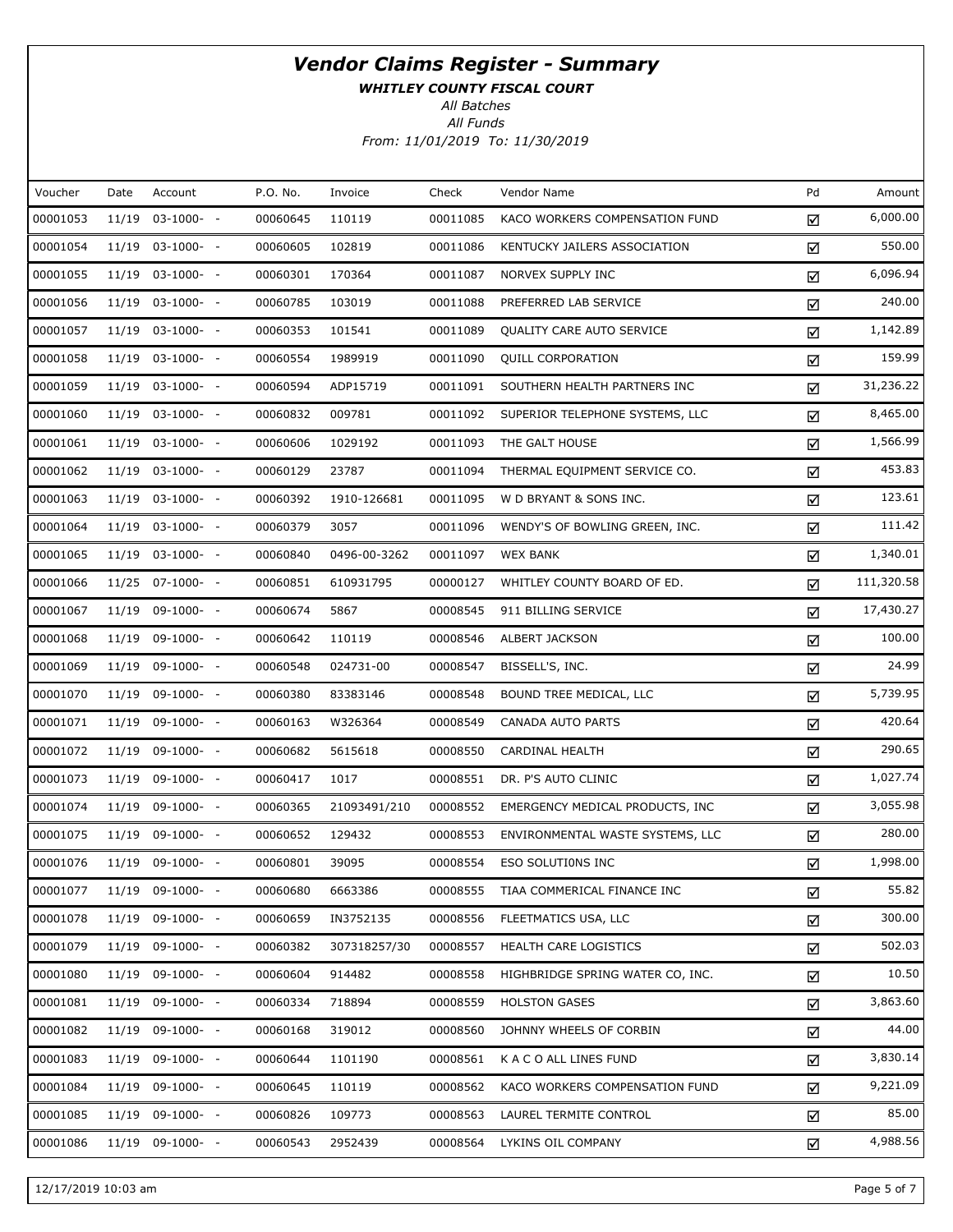WHITLEY COUNTY FISCAL COURT

All Batches

| Voucher  | Date  | Account            | P.O. No. | Invoice      | Check    | Vendor Name                          | Pd | Amount     |
|----------|-------|--------------------|----------|--------------|----------|--------------------------------------|----|------------|
| 00001087 | 11/19 | 09-1000- -         | 00060530 | 01-WCE       | 00008565 | MRSA-UV LLC                          | ☑  | 1,042.78   |
| 00001088 |       | 11/19 09-1000- -   | 00060612 | INV75428     | 00008566 | PRECISION DUPLICATING SOLUTIONS INC  | ☑  | 31.84      |
| 00001089 |       | 11/19 09-1000- -   | 00060785 | 103019       | 00008567 | PREFERRED LAB SERVICE                | ☑  | 120.00     |
| 00001090 |       | 11/19 09-1000- -   | 00060141 | 101535       | 00008568 | QUALITY CARE AUTO SERVICE            | ☑  | 4,176.43   |
| 00001091 |       | 11/19 09-1000- -   | 00060670 | 2825115M     | 00008569 | STRYKER MEDICAL                      | ☑  | 5,198.40   |
| 00001092 |       | 11/19 09-1000- -   | 00060577 | 102819       | 00008570 | TABITHA PFOUTZ ESWORTHY              | ☑  | 58.94      |
| 00001093 |       | 11/19 09-1000- -   | 00060165 | 1910-119002  | 00008571 | W D BRYANT & SONS INC.               | ☑  | 235.06     |
| 00001094 |       | 11/19 09-1000- -   | 00060840 | 0496-00-3262 | 00008572 | <b>WEX BANK</b>                      | ☑  | 3,148.37   |
| 00001096 |       | 11/19 23-1000- -   | 00060372 | 549416-0     | 00002740 | BISSELL'S, INC.                      | ☑  | 24.25      |
| 00001097 |       | 11/19 23-1000- -   | 00060598 | 916127       | 00002741 | HIGHBRIDGE SPRING WATER CO, INC.     | ☑  | 34.40      |
| 00001098 |       | 11/19 23-1000- -   | 00060560 | 102219       | 00002742 | <b>RON BOWLING</b>                   | ☑  | 500.00     |
| 00001099 |       | 11/19 75-1000- -   | 00060823 | 111219       | 00000387 | WHITLEY COUNTY TOURISM BOARD         | ☑  | 5,847.67   |
| 00001100 |       | 11/19 87-1000- -   | 00060414 | 53688        | 00005396 | BEYOND THE OFFICE DOOR               | ☑  | 672.58     |
| 00001101 |       | 11/19 87-1000- -   | 00060484 | 549233-0     | 00005397 | BISSELL'S, INC.                      | ☑  | 149.55     |
| 00001102 |       | 11/19 87-1000- -   | 00060680 | 6663386      | 00005398 | TIAA COMMERICAL FINANCE INC          | ☑  | 55.82      |
| 00001103 |       | 11/19 87-1000- -   | 00060603 | 940684       | 00005399 | HIGHBRIDGE SPRING WATER CO, INC.     | ☑  | 59.70      |
| 00001104 |       | 11/19 87-1000- -   | 00060796 | 109962       | 00005400 | LAUREL TERMITE CONTROL               | ☑  | 35.00      |
| 00001105 |       | 11/19 87-1000- -   | 00060643 | 110119       | 00005401 | LIDA J. POWERS                       | ☑  | 683.72     |
| 00001106 |       | 11/19 87-1000- -   | 00060612 | INV75428     | 00005402 | PRECISION DUPLICATING SOLUTIONS INC  | ☑  | 63.60      |
| 00001107 |       | 11/19 87-1000- -   | 00060590 | 113791819    | 00005403 | ULINE                                | ☑  | 695.70     |
| 00001108 |       | 11/19 87-1000- -   | 00060840 | 0496-00-3262 | 00005404 | <b>WEX BANK</b>                      | ☑  | 195.83     |
| 00001109 |       | 11/19 87-1000- -   | 00060640 | 110119       | 00005405 | WILLIAMSBURG-WHITLEY CO. AIRPORT BD. | ☑  | 1,000.00   |
| 00001110 |       | $11/18$ 01-1000- - | 00060857 | 0003174      | 00018094 | AT&T                                 | ☑  | 519.06     |
| 00001111 |       | 11/18 09-1000- -   | 00060858 | 1550607      | 00008544 | DELTA NATURAL GAS CO., INC.          | ☑  | 169.21     |
| 00001112 |       | 11/19 03-1000- -   | 00060859 | 210092404    | 00011098 | FROST BROWN TODD, LLC                | ☑  | 4,822.00   |
| 00001113 |       | $11/18$ 03-1000- - | 00060860 | 0012-00020-0 | 00011071 | CITY OF WILLIAMSBURG                 | ☑  | 10,874.84  |
| 00001114 |       | 11/19 09-1000- -   | 00060865 | 11119        | 00008574 | WILLIAMSBURG-WHITLEY CO. AIRPORT BD. | ☑  | 800.00     |
| 00001115 |       | 11/19 01-1000- -   | 00060863 | 1271052440   | 00018145 | AT & T ONENET SERVICE                | ☑  | 85.81      |
| 00001116 |       | 11/19 87-1000- -   | 00060864 | 5645641508   | 00005406 | AT&T                                 | ☑  | 372.34     |
| 00001117 |       | 11/16 23-1023- -   | 00060875 | 1161901      | 00001274 | CITY OF CORBIN                       | ☑  | 398,236.80 |
| 00001118 |       | $11/16$ 23-1023- - | 00060876 | 11161902     | 00001275 | CITY OF WILLIAMSBURG                 | ☑  | 240,259.95 |
| 00001120 |       | 11/21 07-1000- -   | 00060877 | 11211902     | 00000126 | US BANK KY POOLED CHECKS             | ☑  | 371,281.14 |
| 00001121 |       | 11/21 01-1000- -   | 00060877 | 11211903     | 00018146 | US BANK KY POOLED CHECKS             | ☑  | 83,975.26  |
| 00001122 |       | $11/21$ 01-1000- - | 00060879 | 0004-15150-0 | 00018147 | WHITLEY COUNTY WATER DISTRICT        | ☑  | 136.15     |